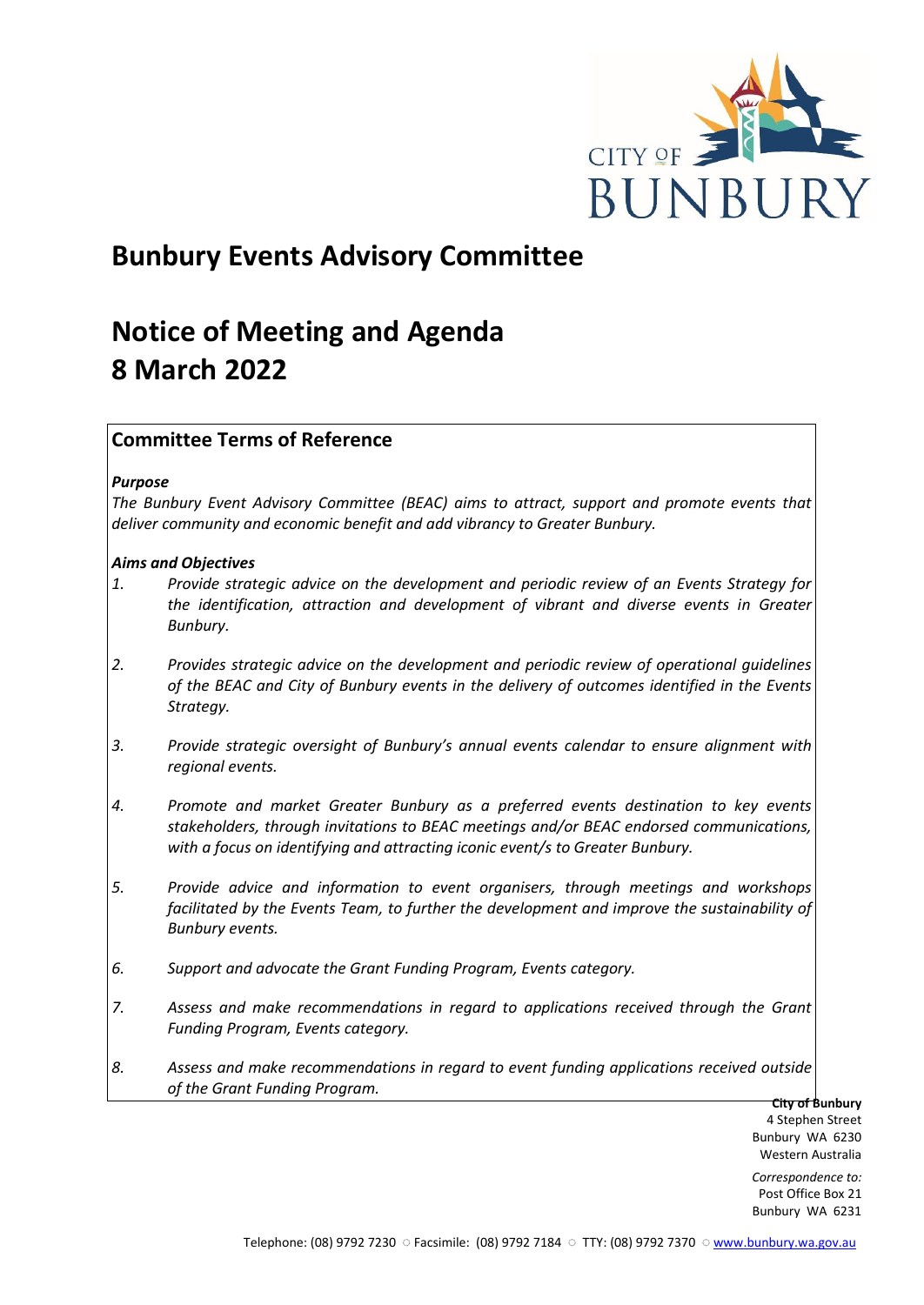# **Table of Contents**

|      | Subject        | Page No |
|------|----------------|---------|
|      |                |         |
|      |                |         |
|      |                |         |
|      |                |         |
| 4.1  |                |         |
| 4.2  |                |         |
|      |                |         |
|      |                |         |
|      |                |         |
|      |                |         |
| 8.1  |                |         |
| 8.2  |                |         |
| 8.3  |                |         |
|      |                |         |
|      |                |         |
| 10.1 |                |         |
| 10.2 |                |         |
|      |                |         |
|      |                |         |
| 12.1 |                |         |
| 12.2 |                |         |
|      |                |         |
|      |                |         |
|      |                |         |
|      | Item No<br>15. |         |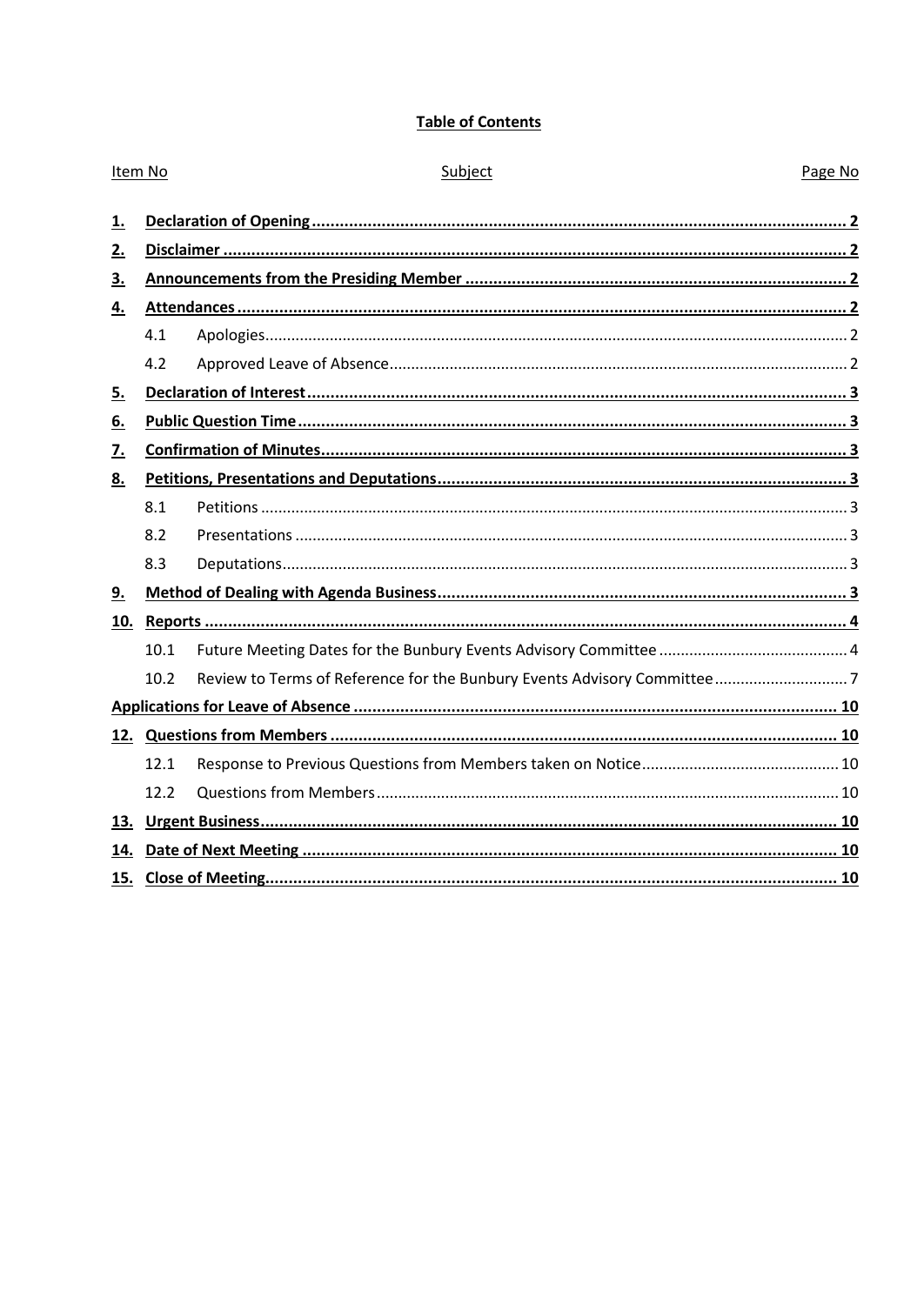# **Acknowledgement of Country**

\_\_\_\_\_\_\_\_\_\_\_\_\_\_\_\_\_\_\_\_\_\_\_\_\_\_\_\_\_\_\_\_\_\_\_\_\_\_\_\_\_\_\_\_\_\_\_\_\_\_\_\_\_\_\_\_\_\_\_\_\_\_\_\_\_\_\_\_\_\_\_\_\_\_\_\_\_\_\_\_\_\_\_\_\_\_\_\_\_\_\_\_\_\_\_

We acknowledge the Traditional Custodians of this land, the Wardandi Noongar people, and pay our respects to Elders past, present and future.

# **Vision**

Bunbury: welcoming and full of opportunities.

# **Organisational Values**

# #WEARECOB

| <b>WE ARE COMMUNITY</b> | We are one team<br>We keep each other safe<br>We display empathy and respect<br>We have fun and celebrate our successes<br>We work together to achieve great outcomes                                                            |
|-------------------------|----------------------------------------------------------------------------------------------------------------------------------------------------------------------------------------------------------------------------------|
| <b>WE ARE OPEN</b>      | We are open to opportunities<br>We actively listen and think things through<br>We are inclusive and treat everyone equally<br>We are honest and open in our communications<br>We are open to feedback to improve our performance |
| <b>WE ARE BRAVE</b>     | We lead the change, we own it<br>We trust and empower each other<br>We have the difficult conversations early<br>We hold ourselves to the highest standard<br>We have the courage to improve and simplify                        |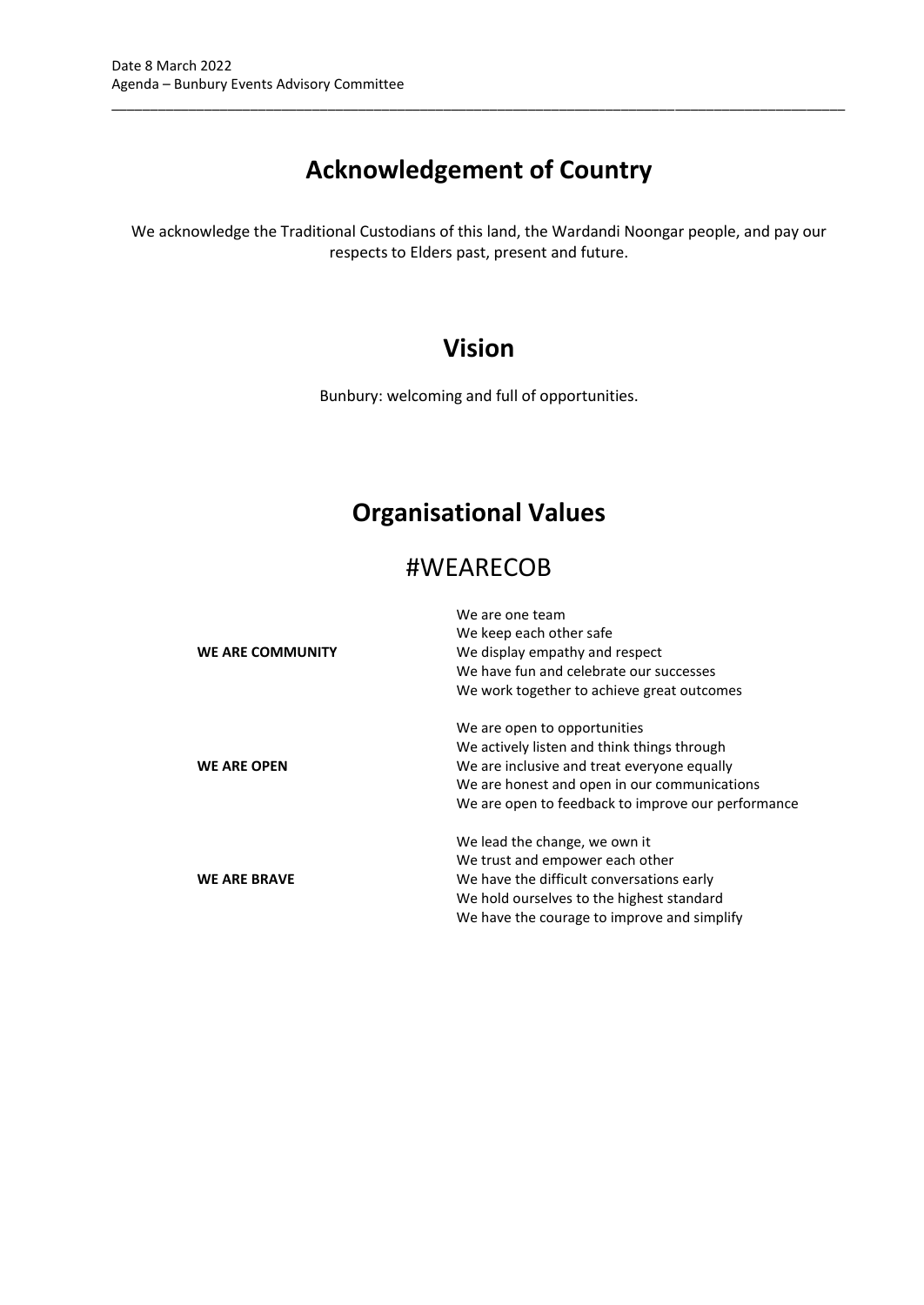

# **Bunbury Events Advisory Committee Meeting**

# **Notice of Meeting**

Dear Committee Members

The next Ordinary Meeting of the Bunbury Events Advisory Committee will be held in the Ocean Room, 4 Stephen Street, Bunbury on 8 March 2022 at 1pm.

Jum Motter

Signed: **Sarah Upton Manager Community Services**

# **Agenda**

**8 March 2022**

Members of the public to note that recommendations made by this committee are not final and will be subject to adoption (or otherwise) at a future meeting of the Bunbury City Council.

*Committee Members:*

| <b>Member Name</b>       | <b>Representing</b>                                |
|--------------------------|----------------------------------------------------|
| Cr Michelle Steck        | City of Bunbury                                    |
| Cr Marina Quain          | City of Bunbury                                    |
| Cr Karen Turner          | City of Bunbury                                    |
| David Kerr               | Bunbury Geographe Chamber of Commerce and Industry |
| Suzanne Clarke           | <b>Bunbury Regional Entertainment Centre</b>       |
| Malcolm Farrell-Mitchell | <b>Community Representative</b>                    |
| Janice Platt             | <b>Community Representative</b>                    |
| <b>Brian Rettinger</b>   | <b>Community Representative</b>                    |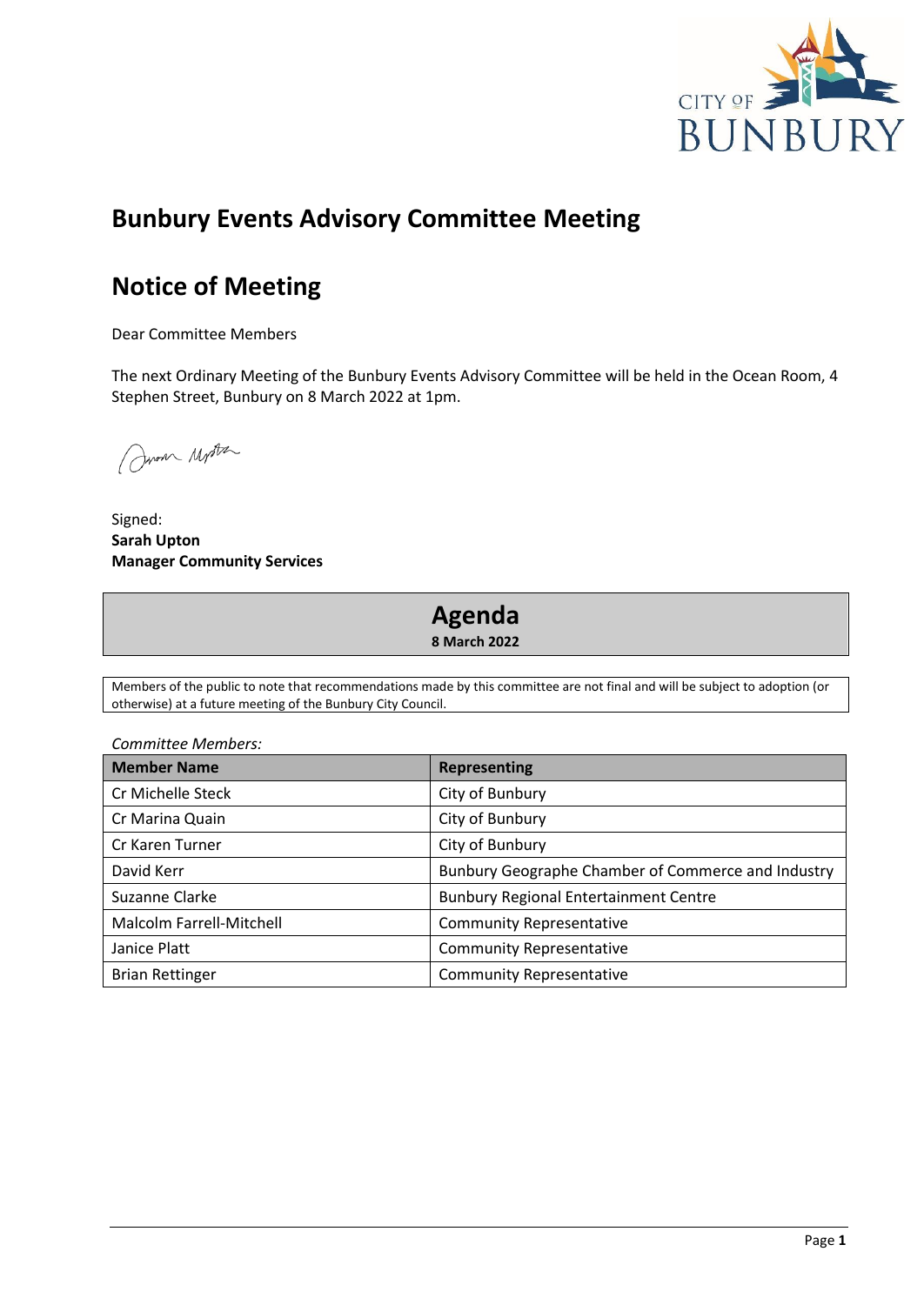## *Support Staff:*

| <b>Name</b>          | <b>Title</b>                              |
|----------------------|-------------------------------------------|
| Sarah Upton          | <b>Manager Community Services</b>         |
| Steve de Meillon     | <b>Team Leader Community Partnerships</b> |
| Juaini Taylor        | Senior Events Officer                     |
| <b>Brody Russell</b> | Team Leader Public Relations              |

\_\_\_\_\_\_\_\_\_\_\_\_\_\_\_\_\_\_\_\_\_\_\_\_\_\_\_\_\_\_\_\_\_\_\_\_\_\_\_\_\_\_\_\_\_\_\_\_\_\_\_\_\_\_\_\_\_\_\_\_\_\_\_\_\_\_\_\_\_\_\_\_\_\_\_\_\_\_\_\_\_\_\_\_\_\_\_\_\_\_\_\_\_\_\_

# <span id="page-4-0"></span>**1. Declaration of Opening**

The Manager Community Services declared the meeting open at \_\_\_\_\_\_pm.

As this is the first meeting of the Bunbury Events Advisory Committee since the 2021 local government elections, the committee is required to elect a Councillor as the Presiding Member from amongst the committee in accordance with Section 5.12 of the Local Government Act 1995.

The Manager Community Services will call for nominations for the position of Presiding Member.

# <span id="page-4-1"></span>**2. Disclaimer**

Not applicable to this committee.

# <span id="page-4-2"></span>**3. Announcements from the Presiding Member**

# <span id="page-4-3"></span>**4. Attendances**

<span id="page-4-4"></span>**4.1 Apologies**

# <span id="page-4-5"></span>**4.2 Approved Leave of Absence**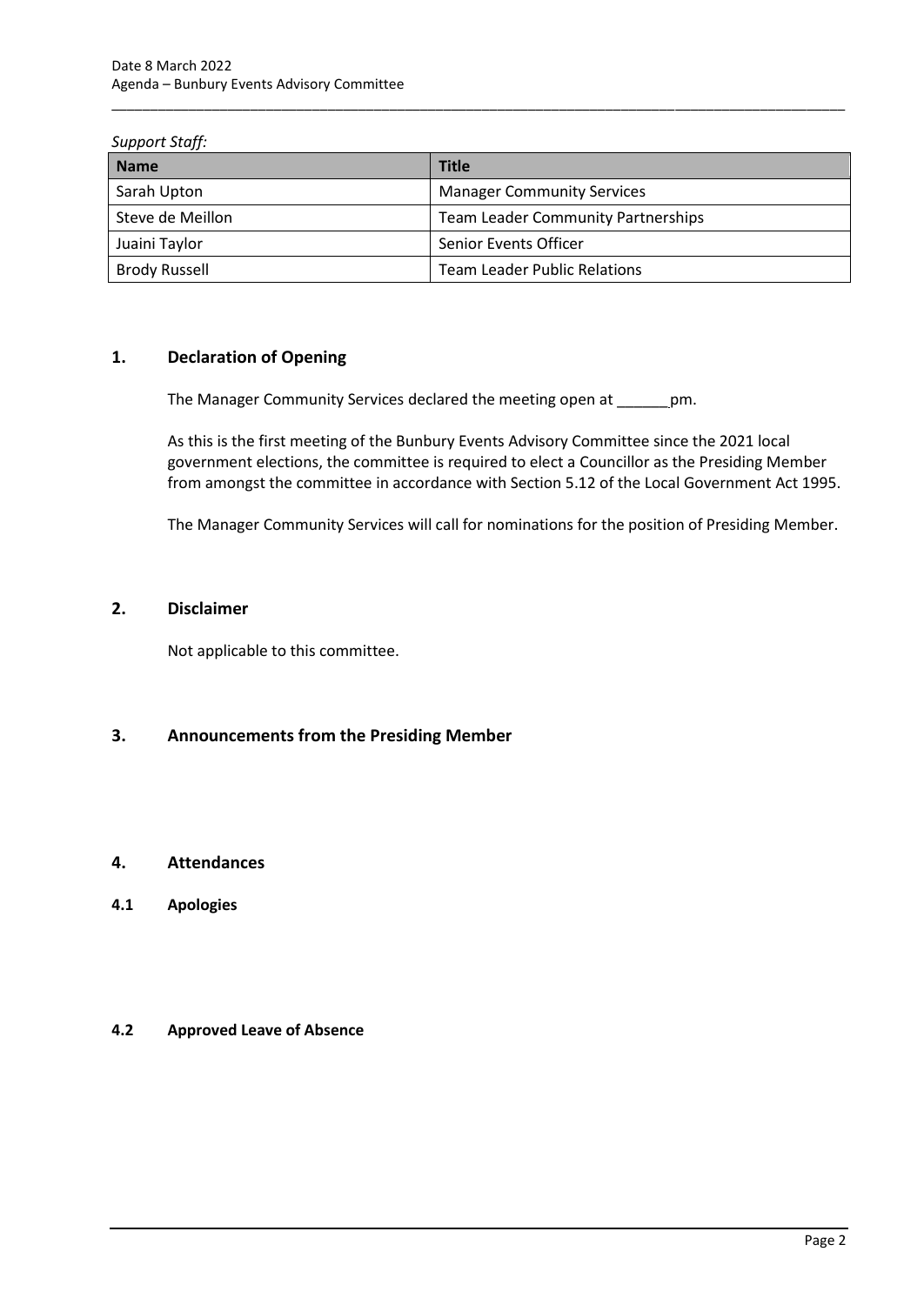# <span id="page-5-0"></span>**5. Declaration of Interest**

IMPORTANT: Committee members to complete a "Disclosure of Interest" form for each item on the agenda in which they wish to disclose a financial/proximity/impartiality interest. They should give the form to the Presiding Member before the meeting commences. After the meeting, the form is to be forwarded to the Administration Services Section for inclusion in the Corporate Financial Disclosures Register.

\_\_\_\_\_\_\_\_\_\_\_\_\_\_\_\_\_\_\_\_\_\_\_\_\_\_\_\_\_\_\_\_\_\_\_\_\_\_\_\_\_\_\_\_\_\_\_\_\_\_\_\_\_\_\_\_\_\_\_\_\_\_\_\_\_\_\_\_\_\_\_\_\_\_\_\_\_\_\_\_\_\_\_\_\_\_\_\_\_\_\_\_\_\_\_

## <span id="page-5-1"></span>**6. Public Question Time**

Not applicable to this committee.

# <span id="page-5-2"></span>**7. Confirmation of Minutes**

This is the inaugural meeting of this Committee and as such there are no Minutes to be confirmed.

## <span id="page-5-3"></span>**8. Petitions, Presentations and Deputations**

<span id="page-5-4"></span>**8.1 Petitions**

## <span id="page-5-5"></span>**8.2 Presentations**

## <span id="page-5-6"></span>**8.3 Deputations**

# <span id="page-5-7"></span>**9. Method of Dealing with Agenda Business**

Items are dealt with in the order that they appear.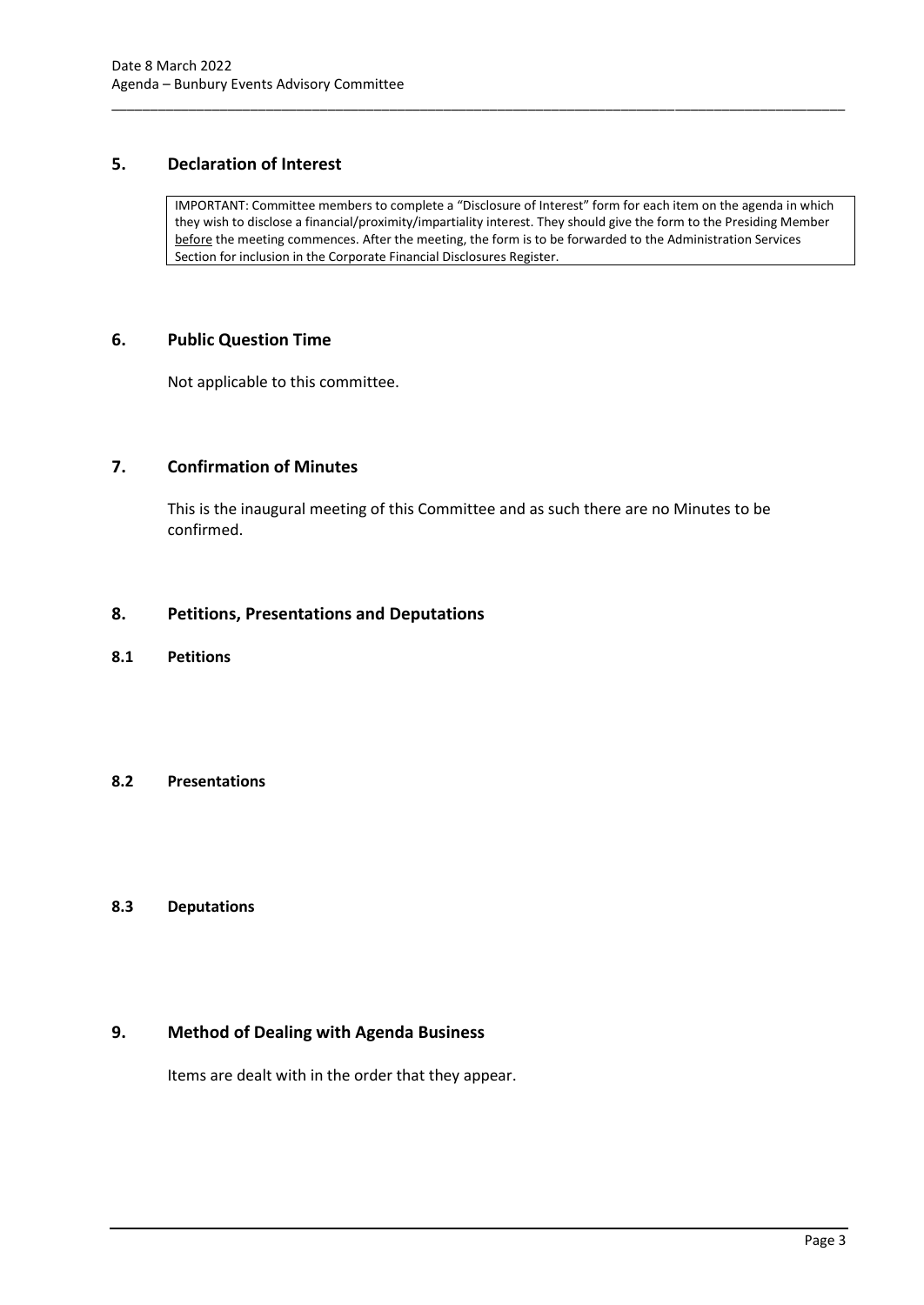## <span id="page-6-0"></span>**10. Reports**

### <span id="page-6-1"></span>**10.1 Schedule of Meetings – Bunbury Events Advisory Committee**

| <b>File Ref:</b>            | COB/530                                        |  |                             |
|-----------------------------|------------------------------------------------|--|-----------------------------|
| <b>Applicant/Proponent:</b> | Internal                                       |  |                             |
| <b>Responsible Officer:</b> | Juaini Taylor, Senior Events Officer           |  |                             |
| <b>Responsible Manager:</b> | Sarah Upton, Manager Community Services        |  |                             |
| <b>Executive:</b>           | Gary Barbour, Director Sustainable Communities |  |                             |
| <b>Authority/Discretion</b> | Advocacy                                       |  | Review                      |
|                             | ⊠<br>Executive/Strategic                       |  | Quasi-Judicial              |
|                             | Legislative                                    |  | <b>Information Purposes</b> |
| <b>Attachments:</b>         | Nil                                            |  |                             |

\_\_\_\_\_\_\_\_\_\_\_\_\_\_\_\_\_\_\_\_\_\_\_\_\_\_\_\_\_\_\_\_\_\_\_\_\_\_\_\_\_\_\_\_\_\_\_\_\_\_\_\_\_\_\_\_\_\_\_\_\_\_\_\_\_\_\_\_\_\_\_\_\_\_\_\_\_\_\_\_\_\_\_\_\_\_\_\_\_\_\_\_\_\_\_

### **Summary**

The purpose of this report is for the committee to consider a program of future meeting dates for the Bunbury Events Advisory Committee (BEAC).

### **Executive Recommendation**

That the Bunbury Events Advisory Committee set the following meeting schedule for formal and informal meetings for the period up to the next ordinary local government election:

Formal Meetings:

- 1. 1pm 2pm, Tuesday 8 March 2022
- 2. 1pm 2pm, Tuesday 8 November 2022
- 3. 1pm 2pm, Tuesday 14 March 2023
- 4. 1pm 2pm, Tuesday 10 October 2023

Informal Meetings:

- 1pm-3pm, Tuesday 28 June 2022
- 1pm-4pm, Tuesday 12 July 2022
- 1pm-3pm, Tuesday 27 June 2023
- 1pm-4pm, Tuesday 11 July 2023

*Voting Requirement: Simple Majority* 

## **Strategic Relevance**

| Theme 1       | Our Community and culture.                                                                                                                |
|---------------|-------------------------------------------------------------------------------------------------------------------------------------------|
| Goal          | A safe, healthy and cohesive community, with a rich cultural life, and<br>supportive social environment.                                  |
| Objective 1.4 | Arts, culture, heritage and events that enrich our understanding and<br>enjoyment of life, celebrate our identity and bring the community |
|               | together.                                                                                                                                 |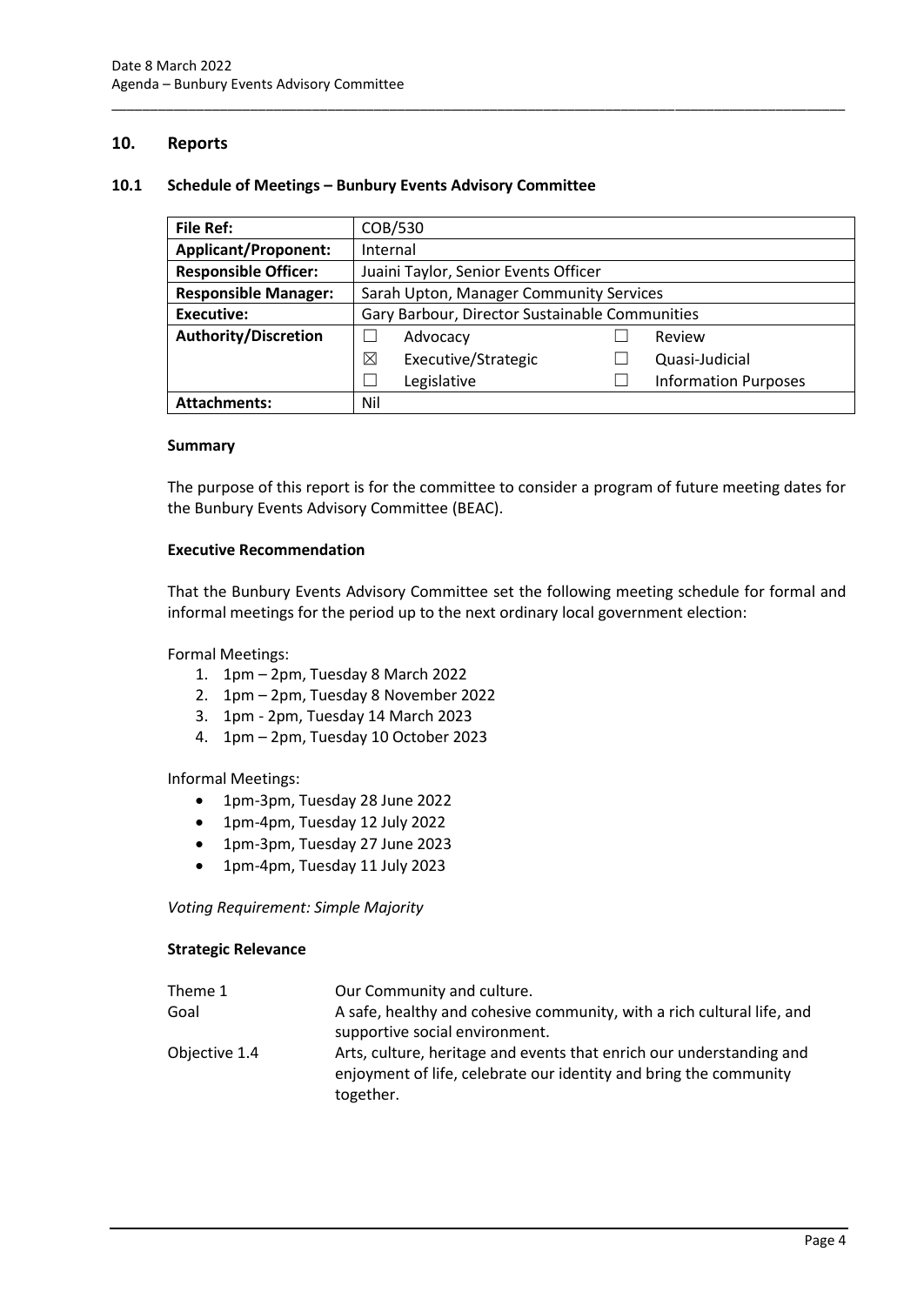| Theme 4<br>Goal | Our City.<br>Civic Leadership, partnerships and sound governance in delivering with<br>and for the community. |
|-----------------|---------------------------------------------------------------------------------------------------------------|
| Objective 4.2   | A highly engaged and involved community, working together on strategy<br>development and implementation.      |

\_\_\_\_\_\_\_\_\_\_\_\_\_\_\_\_\_\_\_\_\_\_\_\_\_\_\_\_\_\_\_\_\_\_\_\_\_\_\_\_\_\_\_\_\_\_\_\_\_\_\_\_\_\_\_\_\_\_\_\_\_\_\_\_\_\_\_\_\_\_\_\_\_\_\_\_\_\_\_\_\_\_\_\_\_\_\_\_\_\_\_\_\_\_\_

### **Regional Impact Statement**

The BEAC aims to attract, support and promote events that deliver community and economic benefit, and add vibrancy to Greater Bunbury. BEAC membership is open to people from the Greater Bunbury region.

## **Background**

At its meeting on 2 November 2021, Council adopted to re-establish the Bunbury Event Advisory Committee as a committee of Council. The BEAC has been operating as a committee since 10 December 2019, where prior to this it was a group, formally known as the Bunbury Events Coordination Group (BECG) and then Bunbury Events Advisory Group (BEAG).

The BECG was established following endorsement at its Council meeting on 18 February 2014, with the aim to coordinate the attraction of quality events through the City's events grant program. Whilst the group was not an official committee of council, it operated under the Council's Code of Conduct and within the regulations of the Local Government Act 1995. An events grant program was created concurrently with the BECG, to enable the group to attract, assess and make recommendations regarding the allocation of funding for events to the CEO for endorsement under delegated authority, as the per the Council Funding Policy at the time on 27 May 2014.

On 11 May 2016, the group underwent a name change from BECG to BEAG, with the role of the group moving towards a strategic space in providing advice rather than undertaking the actions which are operational.

As per Council decision on 2 November 2021, committees of Council must consider a program of future meeting dates by 30 April 2022.

#### **Council Policy Compliance**

BEAC operates under the Council's Code of Conduct.

#### **Legislative Compliance**

*Local Government Act 1995.*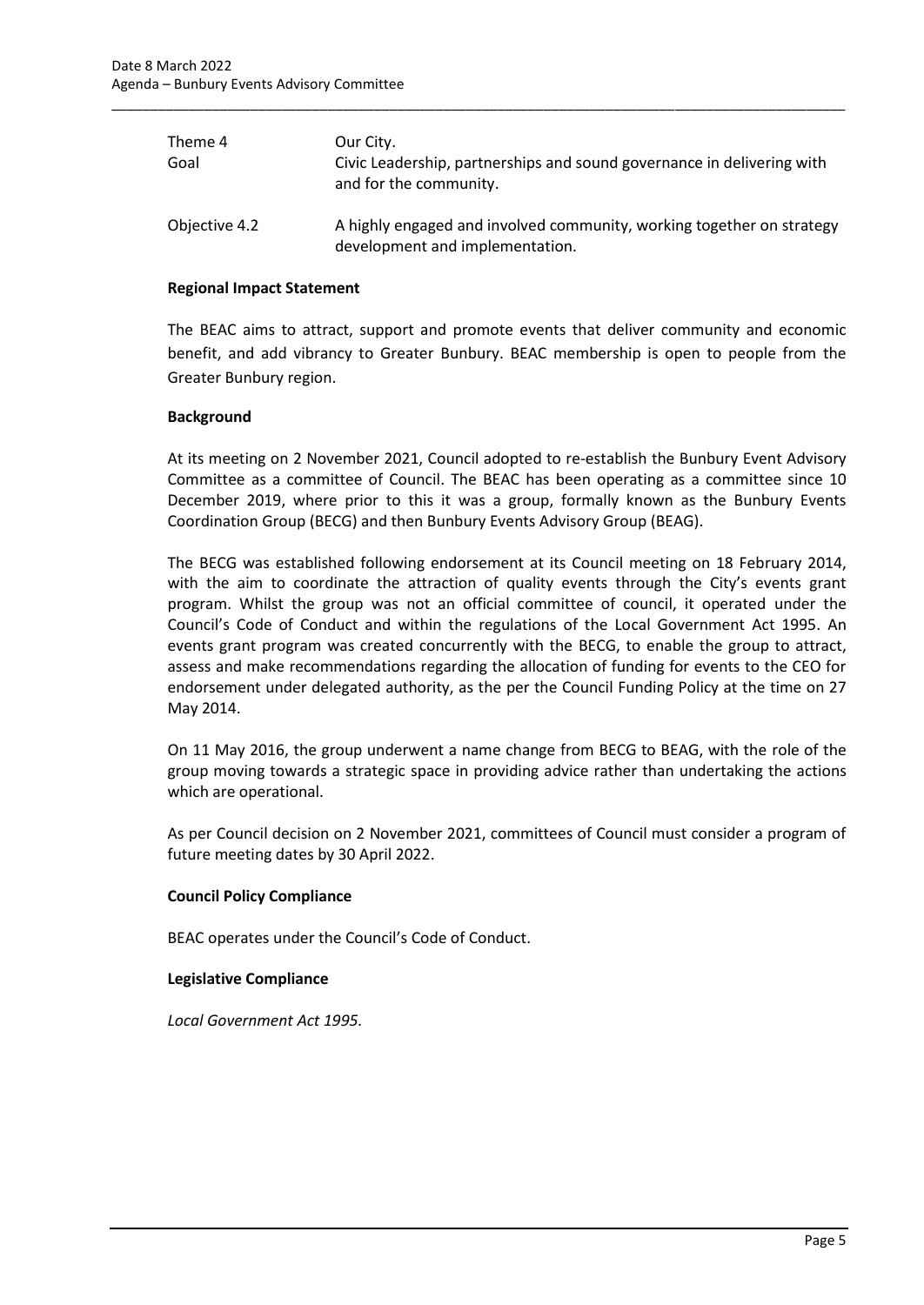## **Officer Comments**

It is suggested that this committee meet formally twice a year with the purpose of providing the overarching strategic direction and administrative review of the group. The group will meet formally on the following dates:

\_\_\_\_\_\_\_\_\_\_\_\_\_\_\_\_\_\_\_\_\_\_\_\_\_\_\_\_\_\_\_\_\_\_\_\_\_\_\_\_\_\_\_\_\_\_\_\_\_\_\_\_\_\_\_\_\_\_\_\_\_\_\_\_\_\_\_\_\_\_\_\_\_\_\_\_\_\_\_\_\_\_\_\_\_\_\_\_\_\_\_\_\_\_\_

- 1pm 2pm, Tuesday 8 March 2022
- 1pm 2pm, Tuesday 8 November 2022
- 1pm 2pm, Tuesday 14 March 2023
- 1pm 2pm, Tuesday 10 October 2023

In addition to the formal BEAC meetings, members will attend informal meetings to assess applications and strategically review acquittals received through the Signature Events category, Grant Program on:

- 1pm-3pm, Tuesday 28 June 2022
- 1pm-4pm, Tuesday 12 July 2022
- 1pm-3pm, Tuesday 27 June 2023
- 1pm-4pm, Tuesday 11 July 2023

## **Analysis of Financial and Budget Implications**

There are no financial or budgetary implications associated with this report.

## **Community Consultation**

Nil.

## **Councillor/Officer Consultation**

Nil.

## **Applicant Consultation**

Committee members were consulted prior to compiling this report to suggest suitable meeting times via an informal meeting on Tuesday 11 January 2022.

## **Timeline: Council Decision Implementation**

Council will be asked to endorse the future meeting dates for the BEAC at its next Ordinary Council meeting.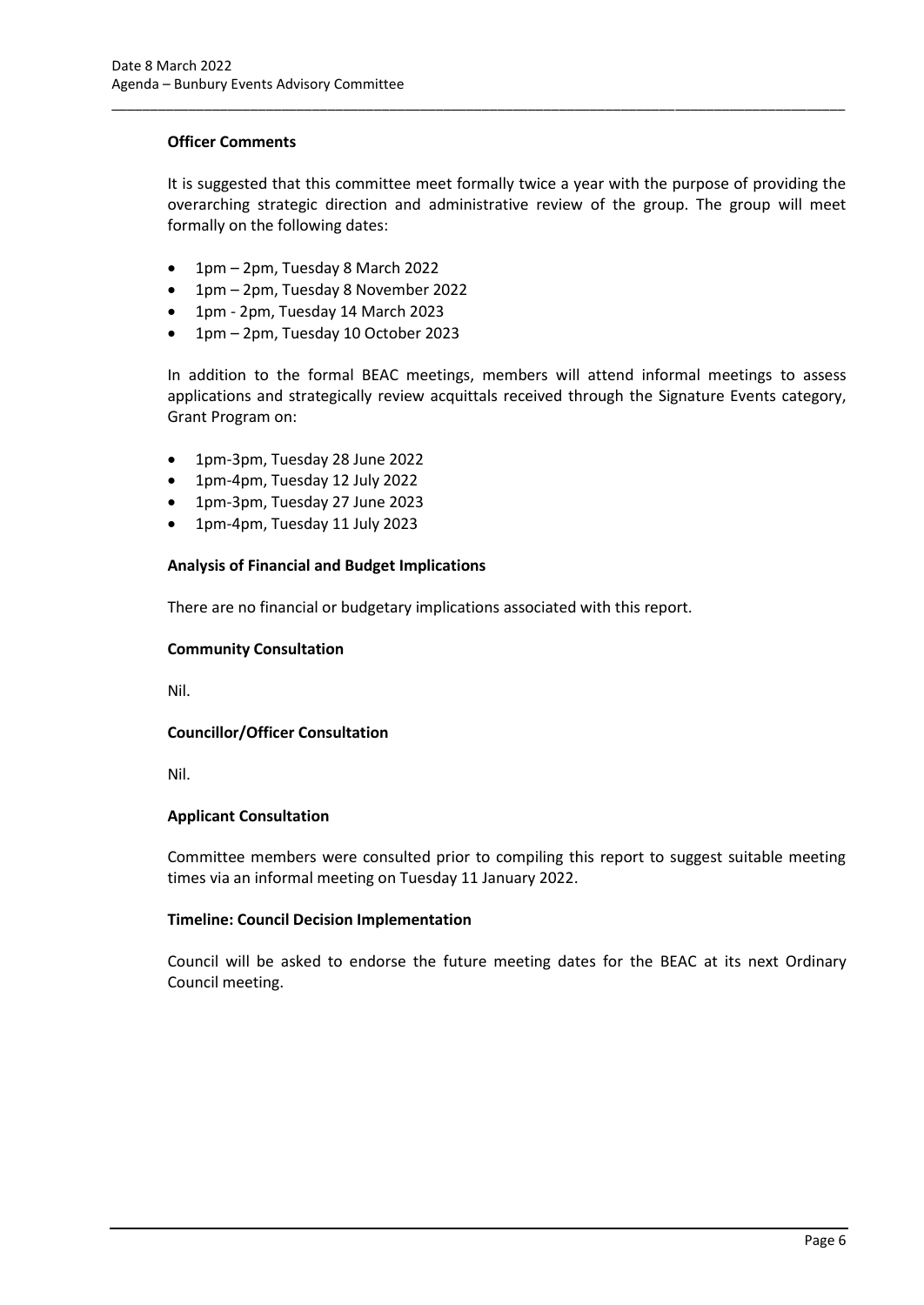## <span id="page-9-0"></span>**10.2 Review of the Terms of Reference for the Bunbury Events Advisory Committee**

\_\_\_\_\_\_\_\_\_\_\_\_\_\_\_\_\_\_\_\_\_\_\_\_\_\_\_\_\_\_\_\_\_\_\_\_\_\_\_\_\_\_\_\_\_\_\_\_\_\_\_\_\_\_\_\_\_\_\_\_\_\_\_\_\_\_\_\_\_\_\_\_\_\_\_\_\_\_\_\_\_\_\_\_\_\_\_\_\_\_\_\_\_\_\_

| <b>File Ref:</b>            | COB/530                                                        |   |                             |
|-----------------------------|----------------------------------------------------------------|---|-----------------------------|
| <b>Applicant/Proponent:</b> | Internal                                                       |   |                             |
| <b>Responsible Officer:</b> | Juaini Taylor, Senior Events Officer                           |   |                             |
| <b>Responsible Manager:</b> | Sarah Upton, Manager Community Services                        |   |                             |
| <b>Executive:</b>           | Gary Barbour, Director Sustainable Communities                 |   |                             |
| <b>Authority/Discretion</b> | Advocacy                                                       | ⋉ | Review                      |
|                             | ⊠<br>Executive/Strategic                                       |   | Quasi-Judicial              |
|                             | Legislative                                                    |   | <b>Information Purposes</b> |
| <b>Attachments:</b>         | Appendix 1: Terms of Reference for the Bunbury Events Advisory |   |                             |
|                             | Committee.                                                     |   |                             |
|                             | Appendix 2: 2021/2022 Grant Program, Events Category.          |   |                             |

## **Summary**

The purpose of this report is for the Bunbury Events Advisory Committee (BEAC) to endorse the amended Terms of Reference for the committee (attached at Appendix 1) for referral to Council.

## **Executive Recommendation**

That the Bunbury Events Advisory Group recommend Council endorse the amended Terms of Reference as attached at Appendix 1.

## *Voting Requirement: Simple Majority*

## **Strategic Relevance**

| Theme 4       | Our City.                                                                                                                             |
|---------------|---------------------------------------------------------------------------------------------------------------------------------------|
| Goal          | Civic Leadership, partnerships and sound governance in delivering with<br>and for the community.                                      |
| Objective 4.2 | A highly engaged and involved community, working together on strategy<br>development and implementation.                              |
| Objective 4.4 | A skilled organisation, which exercises responsible asset stewardship,<br>sound financial management, and exemplary customer service. |

## **Regional Impact Statement**

The revised Terms of Reference for the BEAC will provide a clear direction for the group to build on its foundation of success and achieve greater social, economic and vibrancy for our region.

## **Background**

Established on 10 December 2019, the BEAC is a formal committee of Council, and operates in a structured and formal manner, that is in accordance with the Council's Standing Orders Local Law. As a committee the BEAC provide specialist advice and can only make recommendations to Council for consideration (no delegated authority).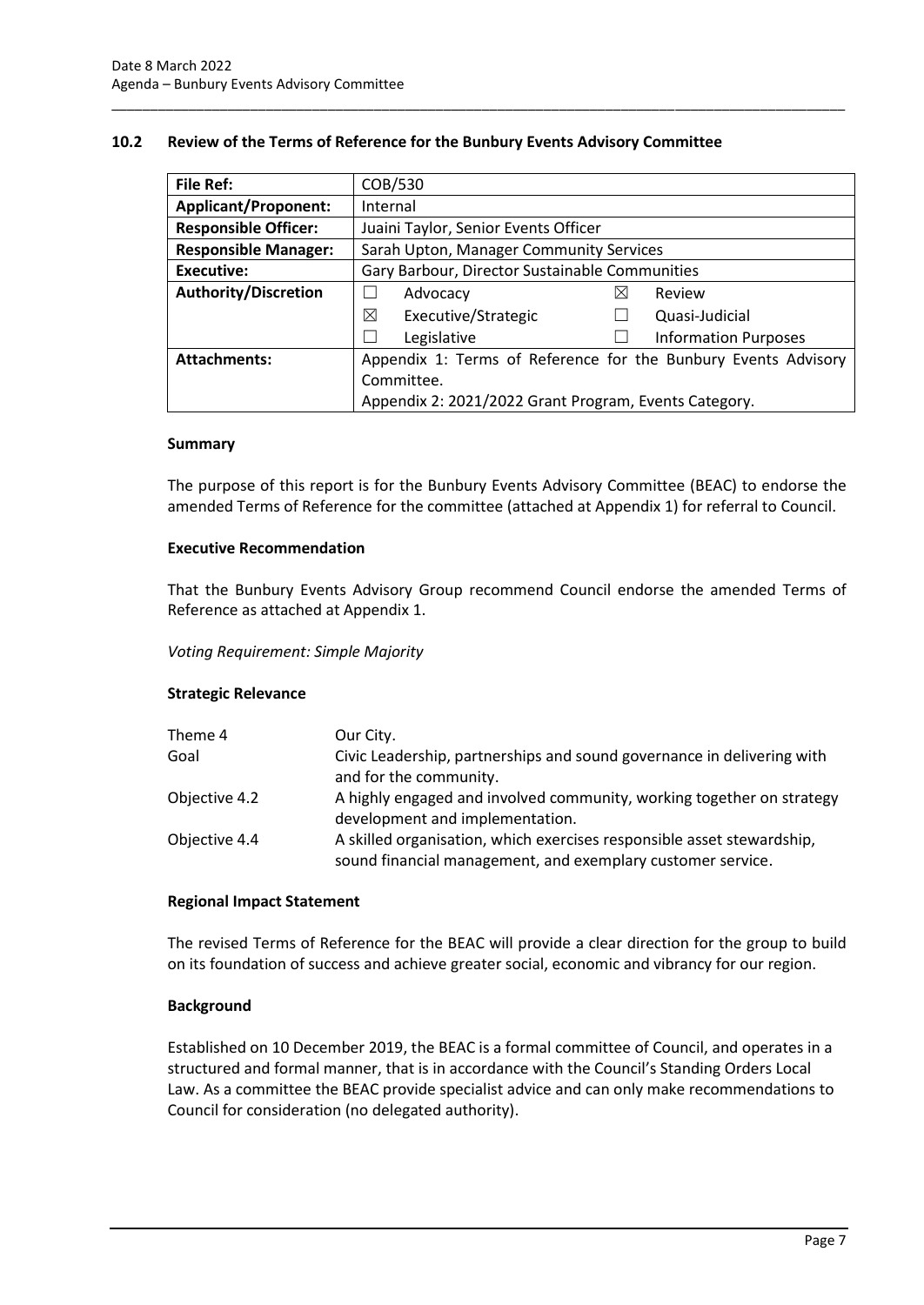Prior to this, the BEAC operated as steering group from March 2014 - October 2019, which provided specialist advice, and could make recommendations via the Director Sustainable Communities for CEO authorisation, meaning that actions can occur within hours of a recommendation being made.

\_\_\_\_\_\_\_\_\_\_\_\_\_\_\_\_\_\_\_\_\_\_\_\_\_\_\_\_\_\_\_\_\_\_\_\_\_\_\_\_\_\_\_\_\_\_\_\_\_\_\_\_\_\_\_\_\_\_\_\_\_\_\_\_\_\_\_\_\_\_\_\_\_\_\_\_\_\_\_\_\_\_\_\_\_\_\_\_\_\_\_\_\_\_\_

Under the City's Grant Funding Policy, BEAC under its current and previous form could make recommendations on the Events category to the CEO for implementation under delegated authority. All other recommendations by the Committee will be presented to council for consideration.

As per Council decision on 2 November 2021, committees of Council must undertake a review of its Terms of Reference by 30 April 2022.

## **Council Policy Compliance**

BEAC operates under the Council's Code of Conduct.

## **Legislative Compliance**

*Local Government Act 1995.*

## **Officer Comments**

The BEAC were provided an opportunity to review the below headings that make up the committees Terms of Reference:

- Purpose
- Aims and Objectives
- Membership Composition
- Meeting Frequency
- **Authorisation**

In summary the changes to the committees Terms of Reference are justified as per below:

| <b>Heading</b>            | <b>Rationale</b>                                                                                                                                                                                                                                                       |
|---------------------------|------------------------------------------------------------------------------------------------------------------------------------------------------------------------------------------------------------------------------------------------------------------------|
| Purpose                   | The purpose statement of the BEAC has been amended to include<br>focus on bringing significant events to Bunbury, instead of the<br>Greater Bunbury area.                                                                                                              |
| Aims and Objectives       | The aims and objectives have been reduced to enable a clear focus<br>on the strategic areas related to the Grant Program and removed<br>the operational matters related to Council Officers and their roles.                                                           |
| Membership<br>Composition | The membership composition removed the tourism<br>representative, however information and reports related to the<br>tourism industry and occupancy levels in Bunbury, will be provided<br>to the BEAC meetings via Council Officers.                                   |
| <b>Meeting Frequency</b>  | Although the meeting frequency has been reduced from six (6) to<br>four (4) meetings per year, it still allows the BEAC to successfully<br>achieve their core objectives, with the option to complete any<br>decision making via email or additional special meetings. |
| Authorisation             | No changes have been made to the BEAC's authorisation, which<br>currently states that the committee makes recommendations,                                                                                                                                             |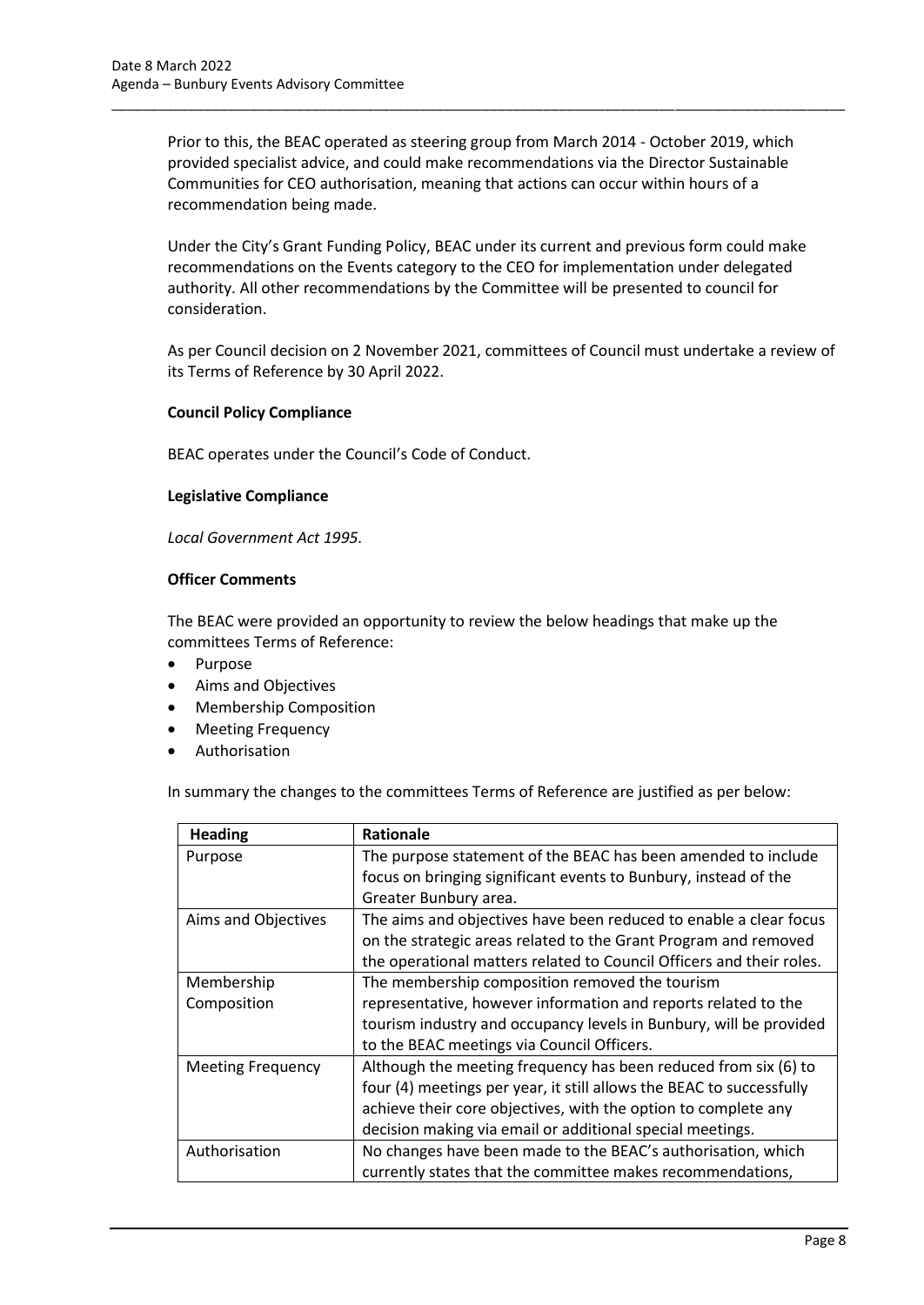| regarding the allocation of funding under the City's Grant Funding<br>Policy (Signature Events Category) to the CEO for implementation<br>under delegated authority. All other recommendations by the<br>Committee will be presented to council for consideration. |
|--------------------------------------------------------------------------------------------------------------------------------------------------------------------------------------------------------------------------------------------------------------------|
| The authority levels of the BEAC pertaining to the Grant Program<br>remains the same since 27 May 2014 under the City's Funding<br>Policy at the time.                                                                                                             |

\_\_\_\_\_\_\_\_\_\_\_\_\_\_\_\_\_\_\_\_\_\_\_\_\_\_\_\_\_\_\_\_\_\_\_\_\_\_\_\_\_\_\_\_\_\_\_\_\_\_\_\_\_\_\_\_\_\_\_\_\_\_\_\_\_\_\_\_\_\_\_\_\_\_\_\_\_\_\_\_\_\_\_\_\_\_\_\_\_\_\_\_\_\_\_

Based on the above justification, Council Officers are comfortable that the revised Terms of Reference for the committee will allow the BEAC to continue to focus on building the City's Grants Program, by providing strategic advice to Council on the development of signature events that contributes to Bunbury's thriving events calendar.

The assessment and recommendations of events made by the committee via the Grants Program, has been invaluable in growing Bunbury's events calendar, to ensure a diverse calibre of events that welcomes visitors and supports the community. The attachment outlines the most recent contributions made by the BEAC through the 2020/2021 Grant Program Events Category (attached at appendix 2).

## **Analysis of Financial and Budget Implications**

There are no financial or budgetary implications associated with this report.

## **Community Consultation**

Nil.

# **Councillor/Officer Consultation**

Nil.

# **Applicant Consultation**

An informal meeting with BEAC was held on Tuesday 11 January 2022 to provide the committee members an opportunity to discuss the revised Terms of Reference as proposed by Council Officers. Comments from the members have been incorporated into the revised Terms of Reference.

## **Timeline: Council Decision Implementation**

Council will be asked to endorse the revised Terms of Reference for the BEAC at a future Council meeting.